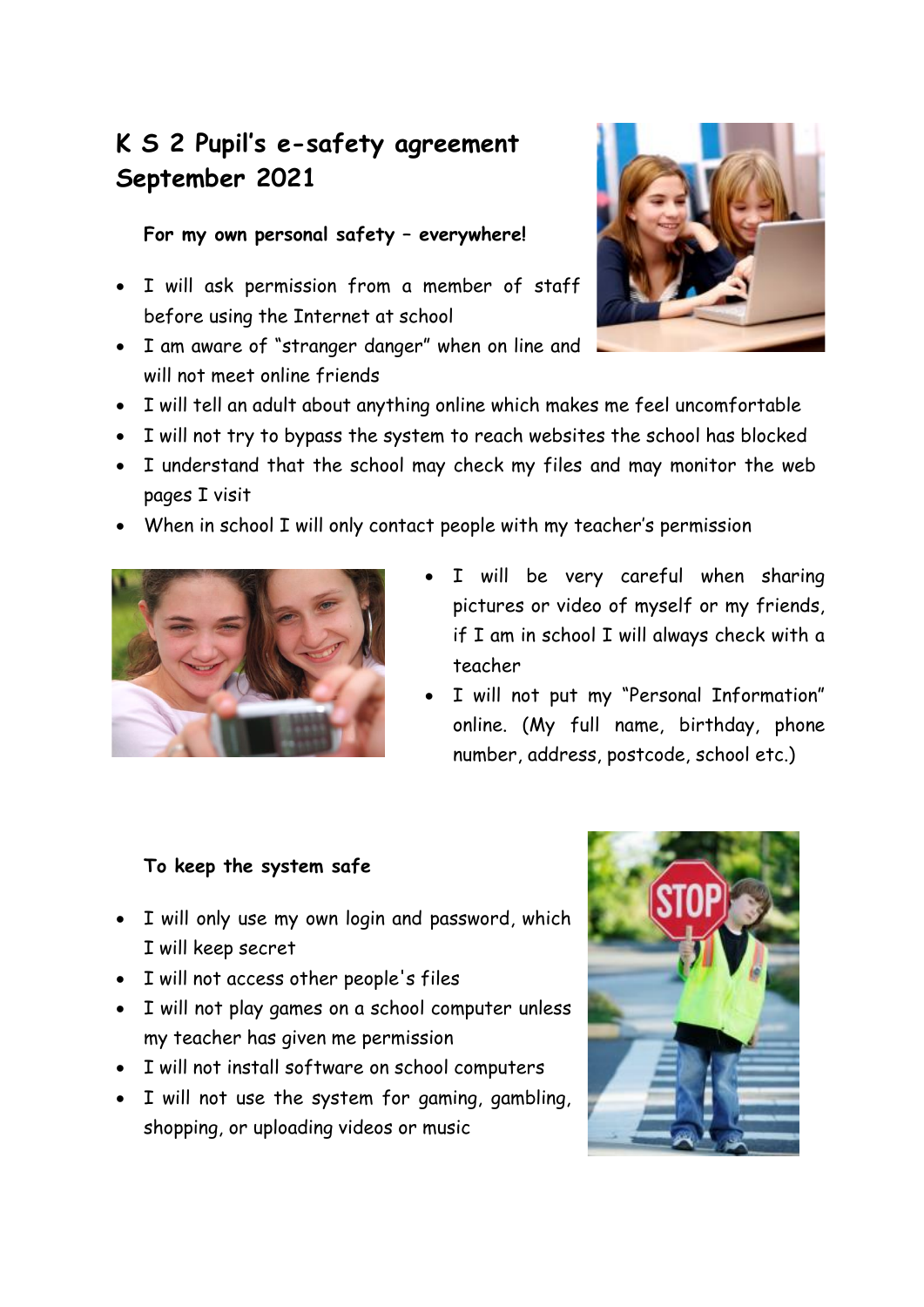#### **Responsibility to others**

- The messages I send will be polite and responsible
- I will not upload images or video of other people without their permission
- Where work is copyrighted (Including music, videos and images) I will not either download or share with others.
- I understand that the school may take action against me if I am involved in incidents of inappropriate behaviour wherever their location. If the activities are illegal this may be reported to the police.



#### **Personal Devices**

- The school cannot accept responsibility for loss or damage to personal devices
- It is not permitted for pupils to use Mobile Phones during the school day. Phones should be ....
- Other devices (e.g. Games consoles, tablets, cameras) should only be brought into school with permission from a teacher.
- The school may check a device that has been brought into school to ensure



that the content on the device is suitable for children. The child would be expected to unlock the device when ask